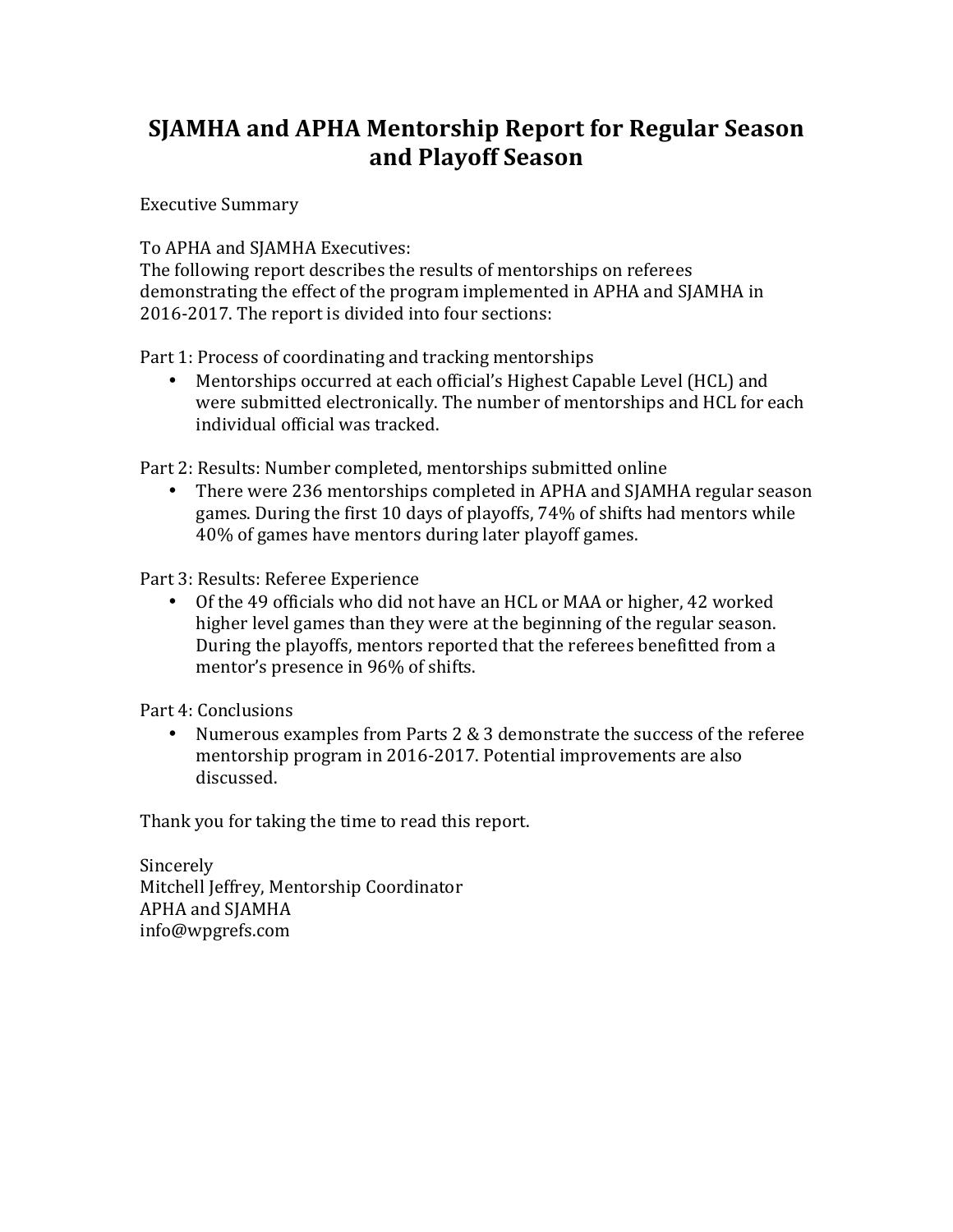## Part 1: Process of coordinating and tracking mentorships

- Regular season
	- 1. The mentorship coordinator needed every referee to have a "Highest" Capable Level" (HCL), which many referees did not have. During the first half of the season, mentors were sent to whatever games Ryan assigned to officials
	- 2. In the second half of the season, once HCLs were established, the mentorship coordinator strategically assigned officials to games at his or her HCL then also assigned a mentor to those same games. After the mentorship, mentors submitted an electronic report that included:
		- Information about the game date, time, level etc.
		- 1-2 pieces of positive and 1-2 pieces of constructive feedback
		- Highest Capable Level
	- 3. The mentorship coordinator automatically receives the report and:
		- **•** Updates the HCL tracker (Appendix A) with the mentor's HCL report (labeled as 'A' in Appendix A)
		- Tracks if the official is trained for two-man or three-man (labeled as 'B') and additional training attended (labeled as 'C').
		- Updates the mentorship tracker to ensure all officials are receiving mentorships,
		- $\blacksquare$  Updates the mentorship payroll tracker,
		- $\blacksquare$  Emails the mentorship report to the official.
- Post season
	- 1. The mentorship coordinator tried to sent mentors to all games until the end of the second weekend of playoffs.
	- 2. After the second weekend, the games that used teenage officials or officials who were near the top of his or her HCL received a mentor.
	- 3. Mentors were asked to complete a playoff mentorship questionnaire that gathered basic information to establish 1) what was being taught, 2) how/if the referees benefitted, and 3) benefits to having a mentor at playoff games.

## Part 2: Results: Number completed, mentorships submitted online

- Regular-Season
	- $\circ$  Mentorships assigned: 236
	- $\circ$  Submitted electronically: 205 (87%)
	- $\circ$  65 of 79 officials (82%) in the mentorship program received at least 2 mentorships.
- Post-Season
	- $\circ$  Until March 10<sup>th</sup>, the mentorship coordinator successfully assigned mentors to 73.53% of games.
	- $\circ$  After March 11<sup>th</sup>, mentorship coordinator assigned mentors to 54 out of 137 (40.30%).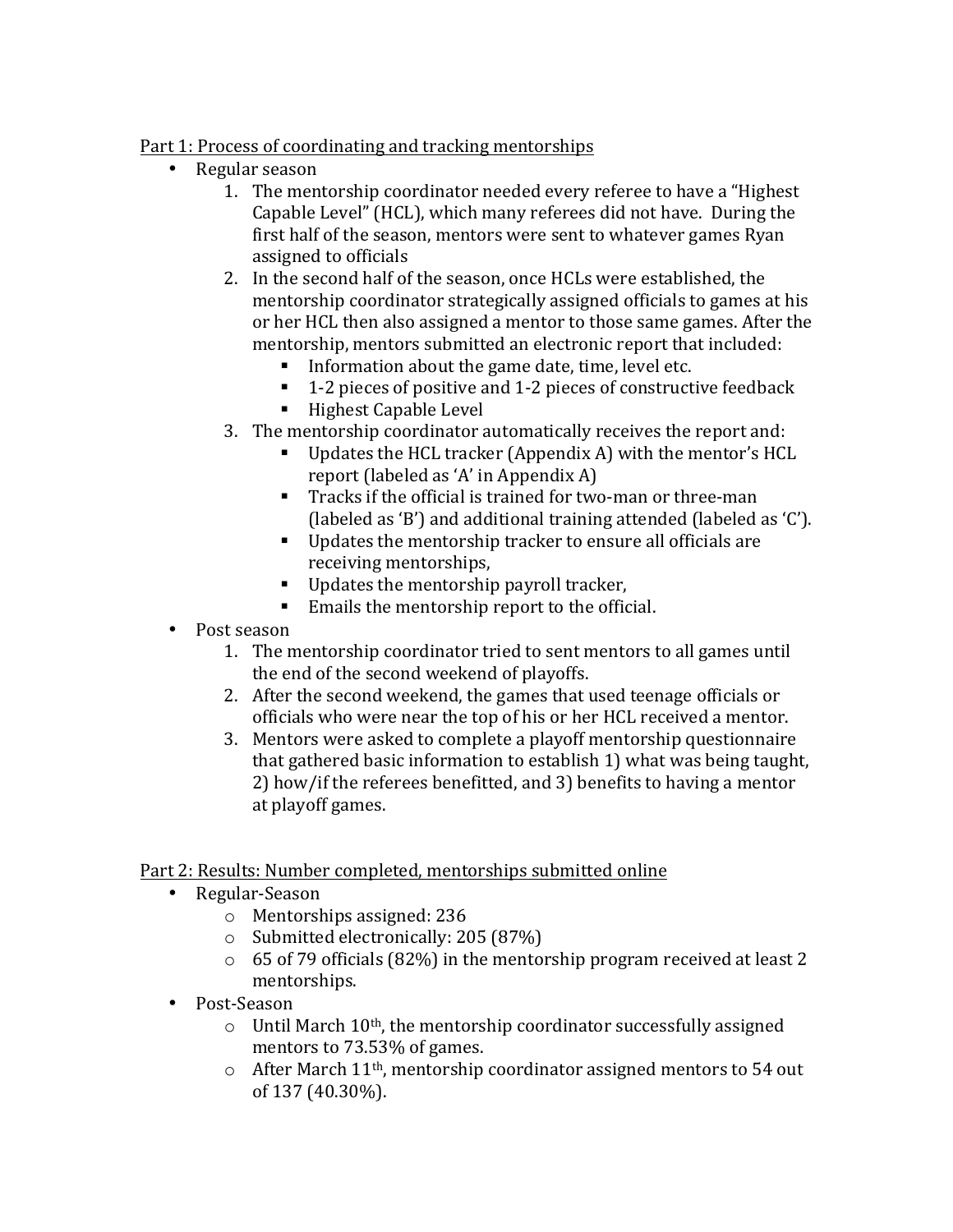- $\circ$  Mentors submitted the electronic questionnaire for 54 out of 69 playoff mentor shifts (78%).
- Mentor Characteristics
	- $\circ$  There were 16 mentors during the regular season. All mentors had experience at the AAA or higher levels.
	- $\circ$  There were 22 mentors during the post-season. All mentors worked at the Midget A or higher levels.

Part 3: Results: Referee Experience

- Regular Season
	- $\circ$  The graph below shows the difference between the lowest and highest HCLs for 49 officials who were selected for having the following characteristics:
		- 1. He or she started the season with an HCL that was not at the top two levels: MAA-Line or FMAA-HM.
		- 2. He or she received at least two mentorships in 2016-2017



Difference between the official's lowest and highest HCL as determined by mentor's report

Post Season

The post-season questionnaire provided the following answers to the following questions:

- $\circ$  Were there any mentorships where the mentor felt that no one official on the ice benefitted?
	- 3 of 69 shifts  $(4%)$  reported that they felt that neither referee benefitted from mentor's presence. All three shifts occurred